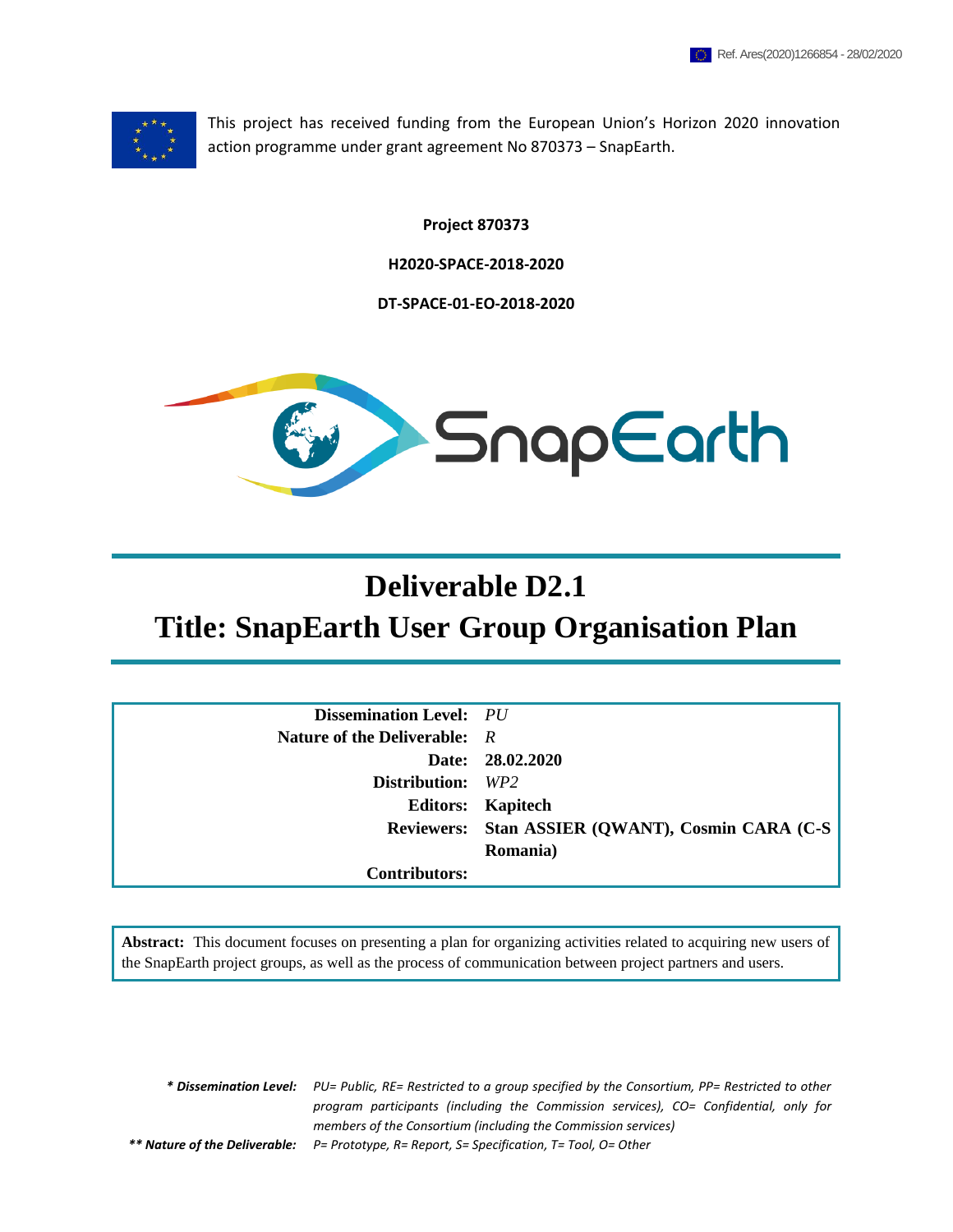

#### Disclaimer

This document contains material, which is copyright of certain SnapEarth consortium parties and may not be reproduced or copied without permission. The information contained in this document is the proprietary confidential information of certain SnapEarth consortium parties and may not be disclosed except in accordance with the consortium agreement.

The commercial use of any information in this document may require a license from the proprietor of that information.

Neither the SnapEarth consortium as a whole, nor any certain party of the SnapEarth consortium warrants that the information contained in this document is capable of use, or that use of the information is free from risk, and accepts no liability for loss or damage suffered by any person using the information.

The contents of this document are the sole responsibility of the SnapEarth consortium and can in no way be taken to reflect the views of the European Commission.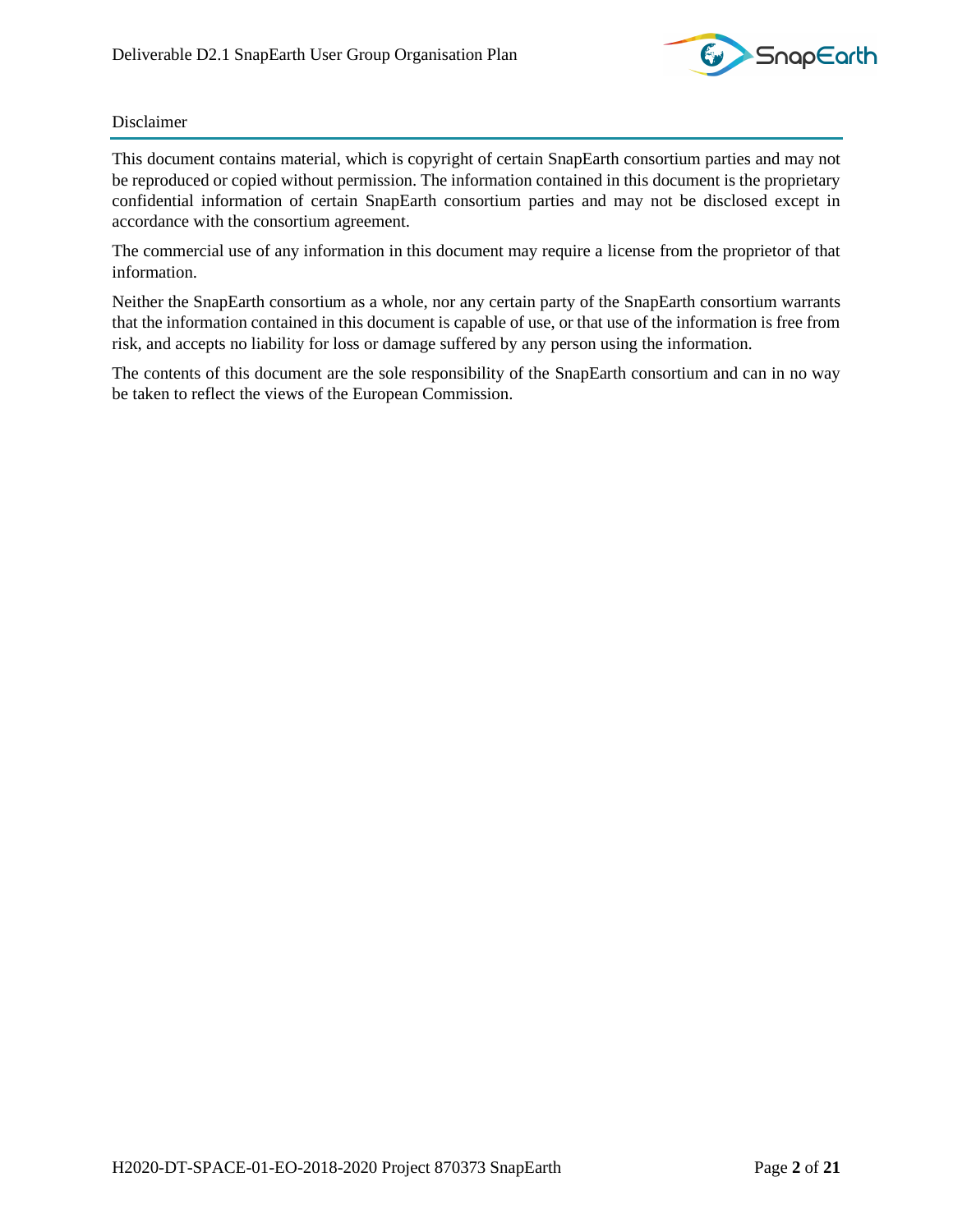

## <span id="page-2-0"></span>**Revision History**

| <b>Date</b> | Rev. | <b>Description</b>      | <b>Partner</b> |
|-------------|------|-------------------------|----------------|
| 18/02/2020  | 01.0 | Document creation       | Kapitech       |
| 19/02/2020  | 01.1 | Reviewed document       | C-S Romania    |
| 20/02/2020  | 01.2 | Reviewed document       | Owant          |
| 28/02/2020  | 01   | Final released document | Kapitech       |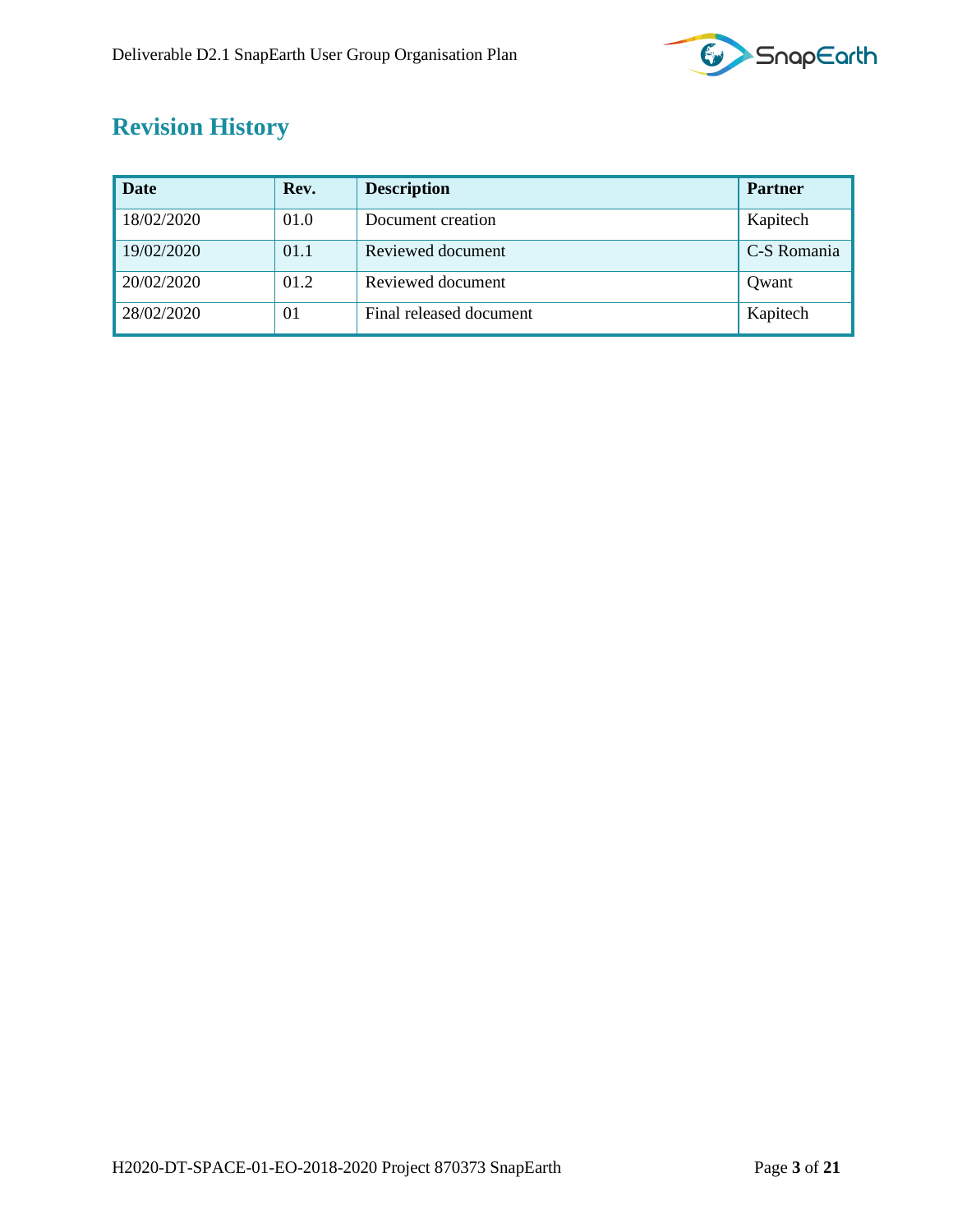

## <span id="page-3-0"></span>**List of Authors**

| <b>Partner</b> | <b>Author</b>      |
|----------------|--------------------|
| Kapitech       | Kwiatkowski Pawel  |
| C-S Romania    | Cara Cosmin        |
| Qwant          | <b>Assier Stan</b> |
|                |                    |
|                |                    |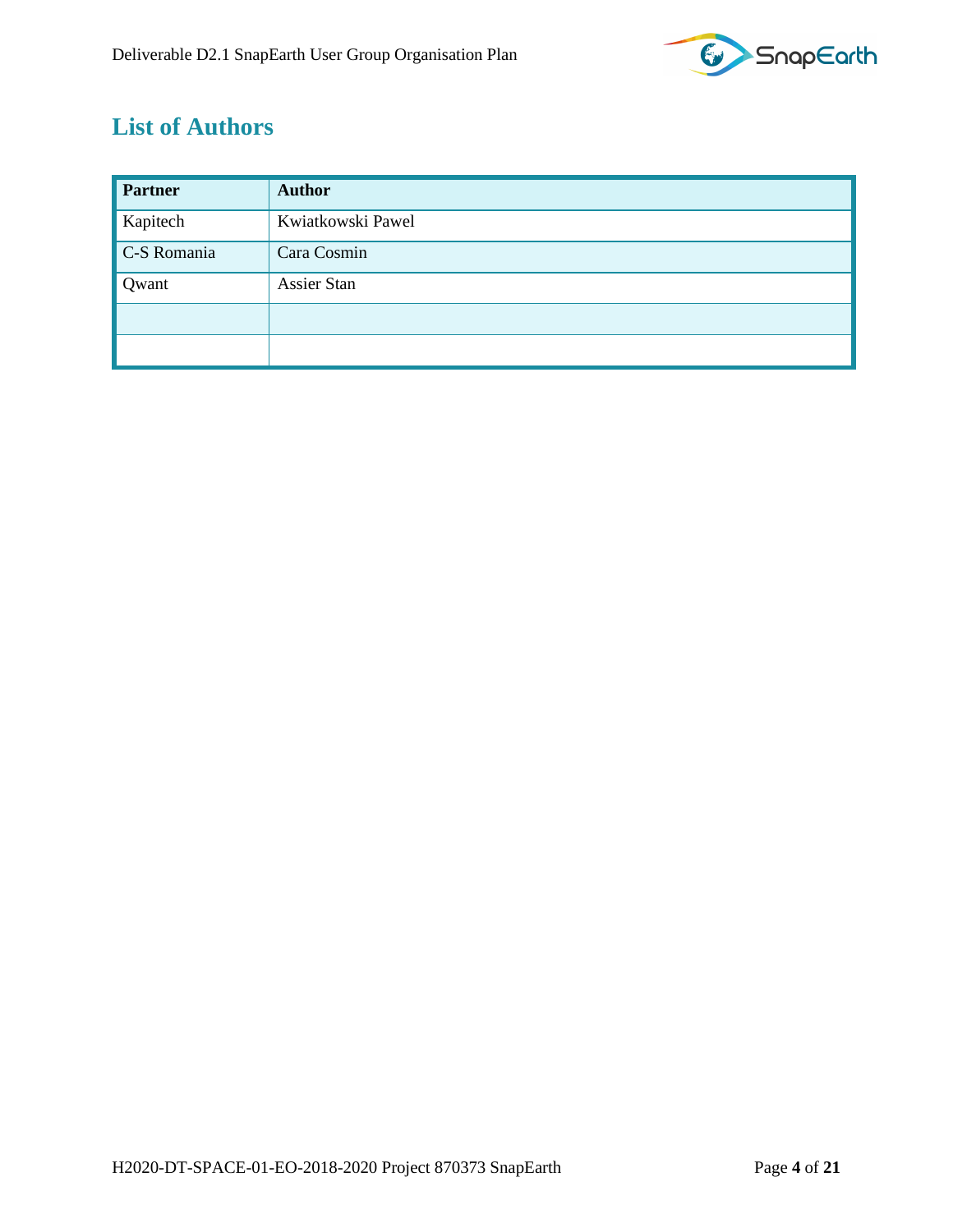

## <span id="page-4-0"></span>**Table of Contents**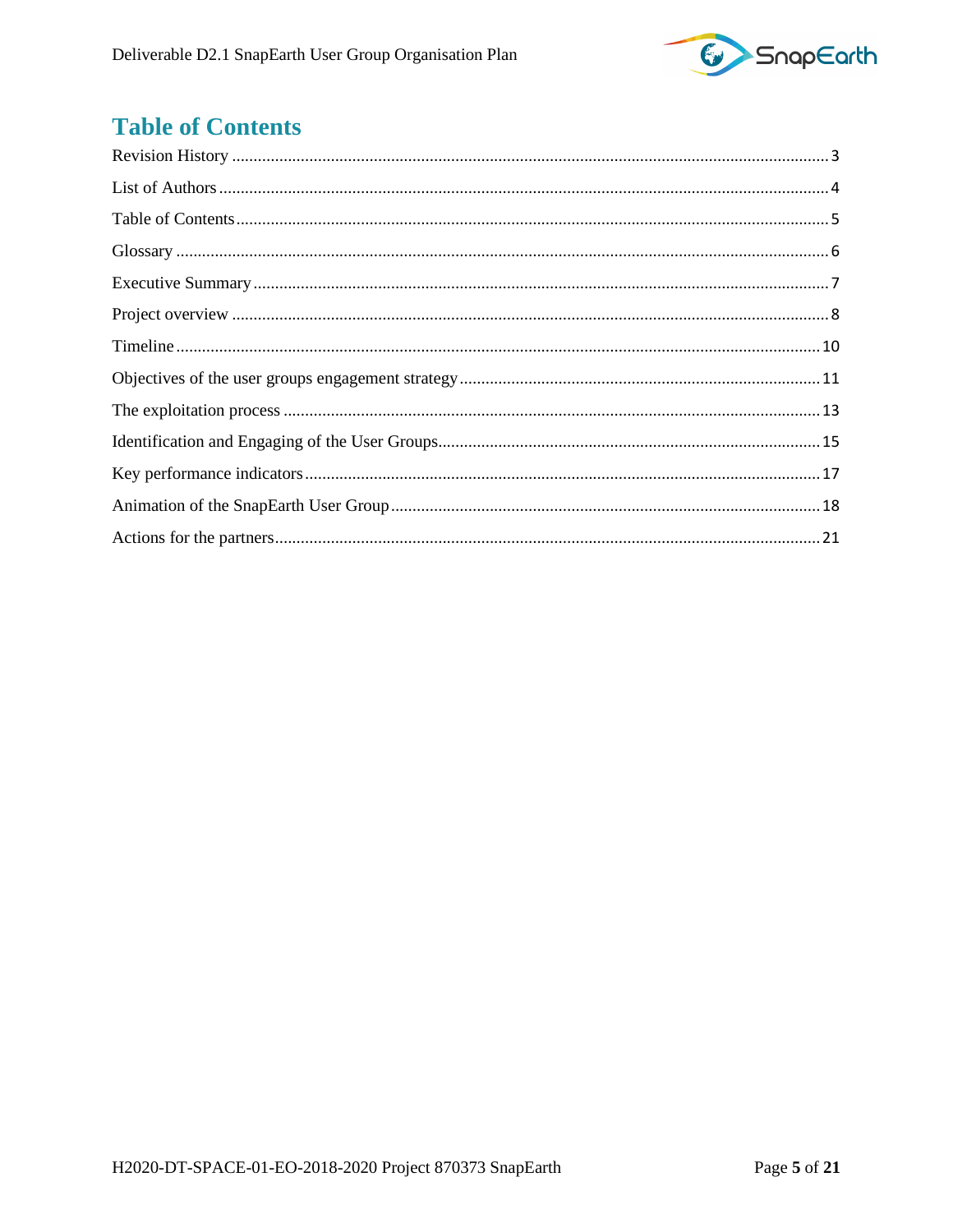

## <span id="page-5-0"></span>**Glossary**

| <b>SUG</b>  | SnapEarth User Group                 |
|-------------|--------------------------------------|
| EO          | <b>Earth Observation</b>             |
| <b>DIAS</b> | Data and Information Access Services |
| <b>NGO</b>  | Non-Governmental Organisation        |
| EU          | European Union                       |
| <b>WP</b>   | <b>Work Package</b>                  |
|             |                                      |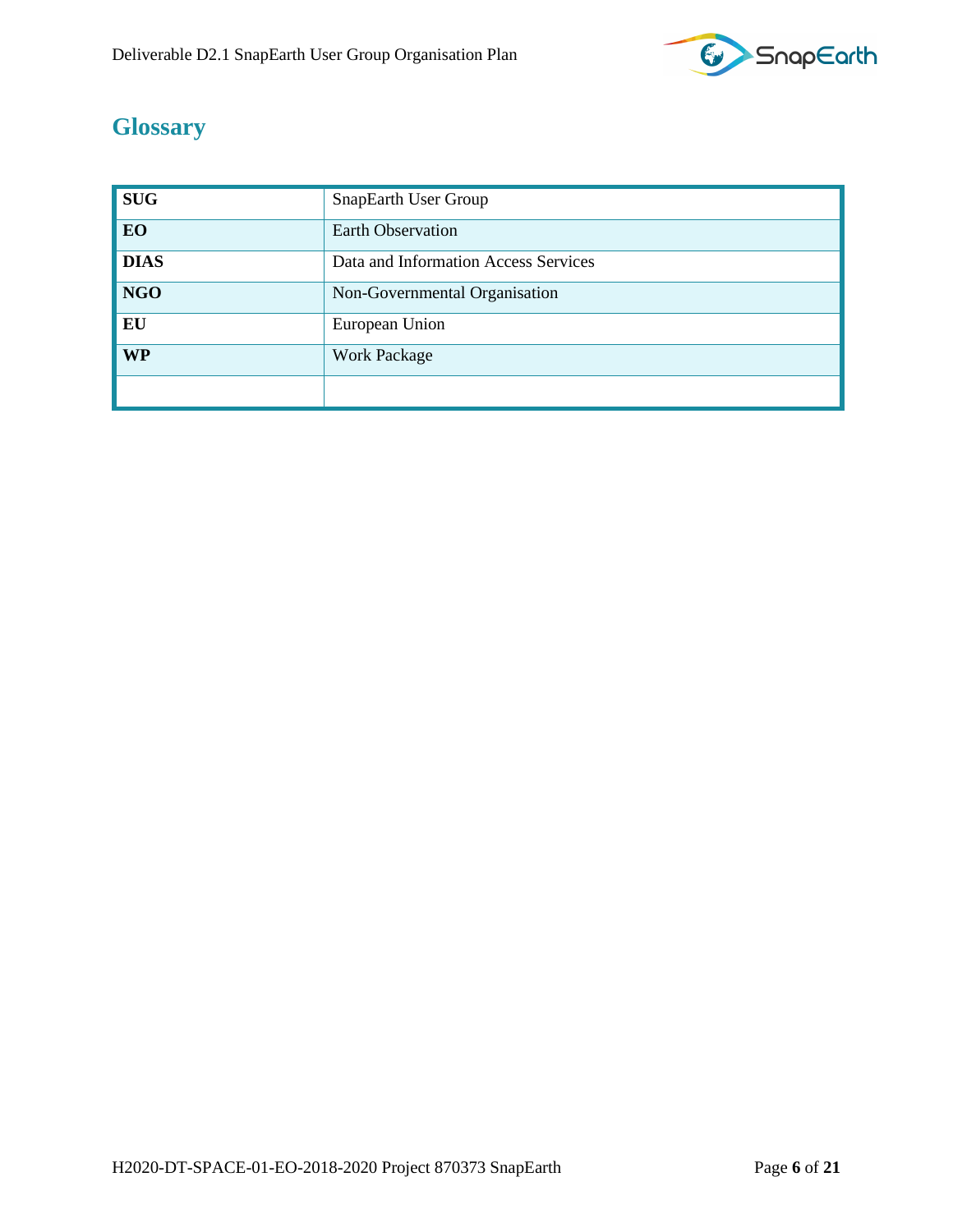

### <span id="page-6-0"></span>**Executive Summary**

Establishment and involvement of user groups, user communities are the key element of exploitation strategy for SnapEarth. It forms the foundation for exploitation actions scheduled to take place during the project, like the workshops, business model development, etc. User groups will state the main driving force behind the widespread market adoption of SnapEarth and it is them who are the focus of this document.

Therefore, it will be very important to involve all project partners in building and managing user groups. We must properly understand their needs and use them to build SnapEarth services that will be tailored to their needs. Good communication and its transparency will facilitate the entire cooperation process between consortium partners and users.

This document focuses on presenting possible potential recipients of SnapEarth services, both public and private, and outside of them, where having information presented is related to the type of work or interests. Appropriate interest in the services we offer them, creating the right communication, presenting solutions and building an active community will ensure long-term, demand-based use of SnapEarth (both during and after the project).

The document also presents a plan of organization of activity and active involvement of project partners as well as recipient groups in the project.

It is important to maintain a continuous collaboration with user groups, contact them through available internet communication sources as well as during direct meetings, workshops, conferences and other events.

This document will be constantly updated, as new information will appear during the work that will allow us to reach wider and more accurate groups of recipients.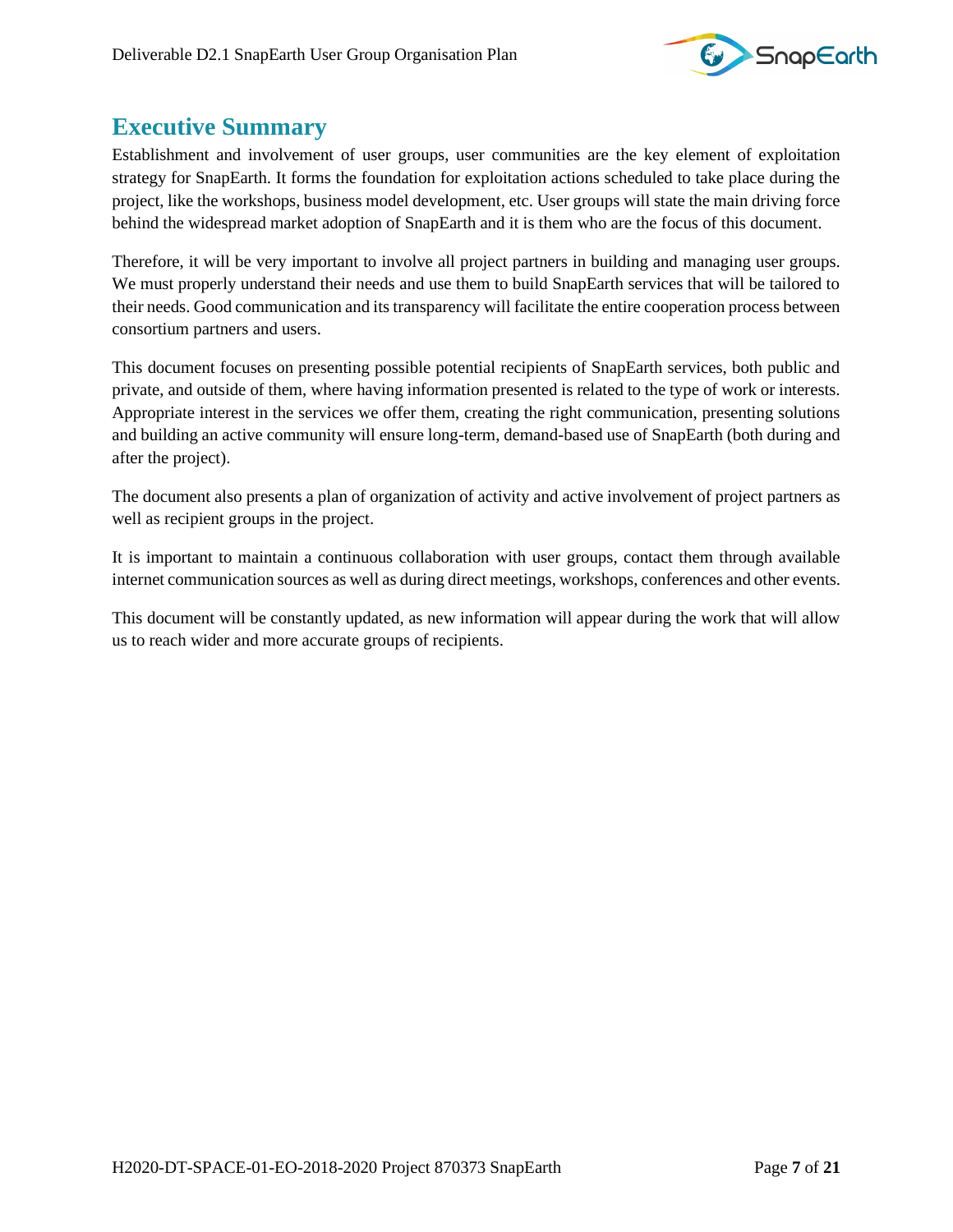

### <span id="page-7-0"></span>**Project overview**

The ambition of the SnapEarth project is to foster the Market growth of COPERNICUS by instigating the development of new EO applications by PROFESSIONALS who will make use of Earth Observation data to increase the added value of their offers vis-à-vis their own customers, and to develop general public awareness to EO data.

Although these professionals might not all be experts in image processing, they will be able to integrate SnapEarth services into their own business model and service processing for retrieving the EO based information they need for better servicing their customers and reinforcing their competitiveness.

Five of these professionals are an integral part of the consortium. They will bring their market knowledge and customers portfolio to develop new services based on the needs expressed by their customers.

This will be particularly the case of consortium leader **QWANT** who will develop the **EarthSearch Portal** service targeted to **General Public**.

QWANT will boost COPERNICUS user uptake thanks to its innovative management promoting user privacy and data centre security.

Indeed, today, EO data are freely available in very large quantities. However, the main obstacle to their use by the General Public is that these data are very complex to interpret by an inexperienced user and they are not currently highlighted by search engines. The news search abilities directly on the content of images (vectorized) instead of metadata will allow the general public to search easily for EO and thus spread awareness and innovation ideas for EO data usages. Thanks to deep learning methods combining both natural language processing and computer vision, any Earth Search Portal user will be able to express questions in natural language on images and get either a text response or an imagery response.

<sup>8</sup> The same semantic search functionalities will also be offered by **CERTH** through the development of a dedicated **EarthPress service**: Information packages will be delivered to **Press professionals** including EO data and contextual information related to an event that can be depicted with EO imagery.

One of the key aspects of EarthSignature is the ability to train models on new image datasets without having to use pixel by pixel annotated images. METU University, thanks to its expertise in weakly supervised learning and data-efficient deep learning, will implement a semantic segmentation method based on partially annotated data

A series of 3 additional business services, namely **EarthClimate**, **EarthFoodSecurity** and **EarthAgriculture** will also be developed by KAPITECH, ISARDSAT and CS-R.

The **EarthClimate** service will be delivered to recipient groups related to: **decision-makers** (like cities, regional, national administration, road administration), **health organisation, climate organisations, climate research institutions, citizens**.

The **EarthFoodSecurity** service will be delivered to targeted customers such as: **food security organisations, international development consultancies, water resources associations, NGOs, multilateral agencies, regional or national administrations, agropastoral associations, research institution**s.

The **EarthAgriculture** service will be delivered to groups related to: **regional or national Administrations, agricultural policy decision makers, medium and large-scale farmers, agriculture organisations, agricultural research institutions** (such as universities)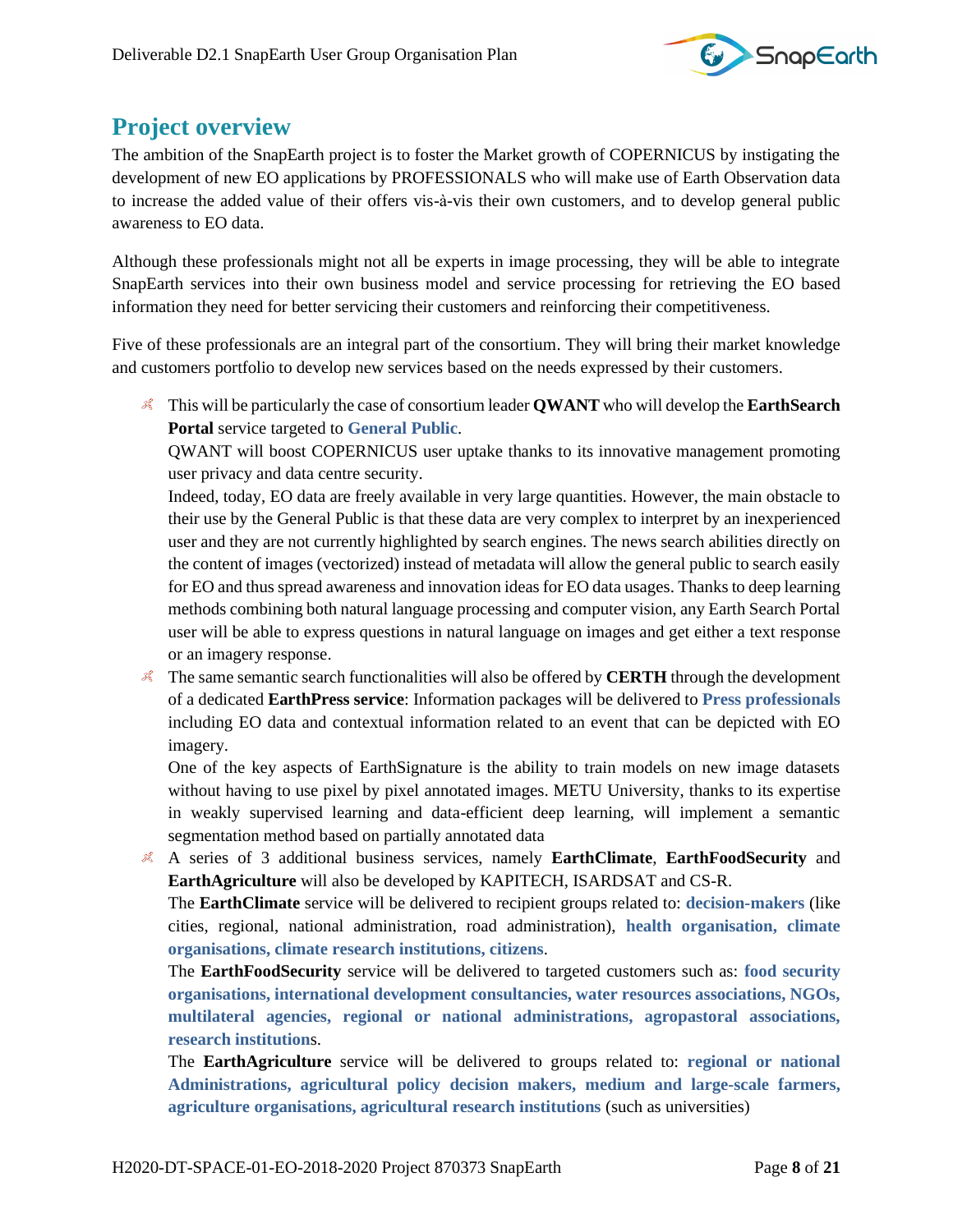

Also, Qwant and CS Group will bring their strong know-how in big data technologies and distributed cloud computing by operating the SnapEarth platform services for giving the above Professionals the capability to address the challenge of the huge amount of Copernicus data to be managed and processed. SnapEarth will address the objective of the EC and the above-mentioned challenges with two innovative solutions: EarthSignature and SafeScale.

- **EarthSignature:** aims to develop AI models so as automatically interpret content and label each pixel of EO images (incl. Copernicus data) according to predefined categories (CLC nomenclature level 2). These AI models will be used to produce datasets for **professionals**, and to index semantically the Sentinel 2 images above Europe. Thanks to EarthSearch, these AI models and indexed images will be available to EO service providers. The latter will be able to create datasets of pixel by pixel segmented images and to set-up and train processing chains using SnapEarth facilities. Thanks to the integration of EarthSearch index into Qwant facilities these services and EO images will be accessible by the general.
- **SafeScale**: The cloud infrastructure including computing management and security service of the SnapEarth project will be achieved by an innovative cloud-agnostic product named "SafeScale". SafeScale is led by CS SI and will be adapted to provide a facilitated access to the Data and Information Access Services (DIAS) platforms to any **service provider** willing to deliver Copernicus data-based services to its customers3. SafeScale is able to provide remote working environments tailored to the users' needs, and hosted into the most suitable DIAS platform. Such remote working environments will be scalable in terms of data storage and processing capability. SafeScale will act as a cloud brokering solution providing a performant, cost effective environment, also protecting users' investments in building own new services. For that purpose, EarthSelfService is the proposed **service dedicated to third parties** willing to use SafeScale solely, hence following a similar model as the DIAS but ensuring Cloud-provider independence.

In order to realize these objectives, users across Europe must be engaged in the project. Groups and communities of users of the SnapEarth, including citizens, private organisations, public organisations, networks, and others, have to know about the SnapEarth solutions and the possibilities that it offers.

The process should be carried out in an easy and accessible way. To lead to the spread of SnapEarth solutions, they must be informed and encouraged to become interested in SnapEarth solutions.

That is why active involvement of users in all phases of the project is very important. Firstly, for refining the SnapEarth platform and first pilot services requirements, which will be a part of the D2.2 SnapEarth Platform & Services User Requirements, and then for implementing interactive processes with users (service providers) and their end-users for benefiting from their experience, their true on-the-field datasets and feedback such as:

1) Define and revise the technical specifications of the developed SnapEarth platform.

2) Iteratively evaluate the project outcomes and use evaluation results for refining and improving the project outcomes.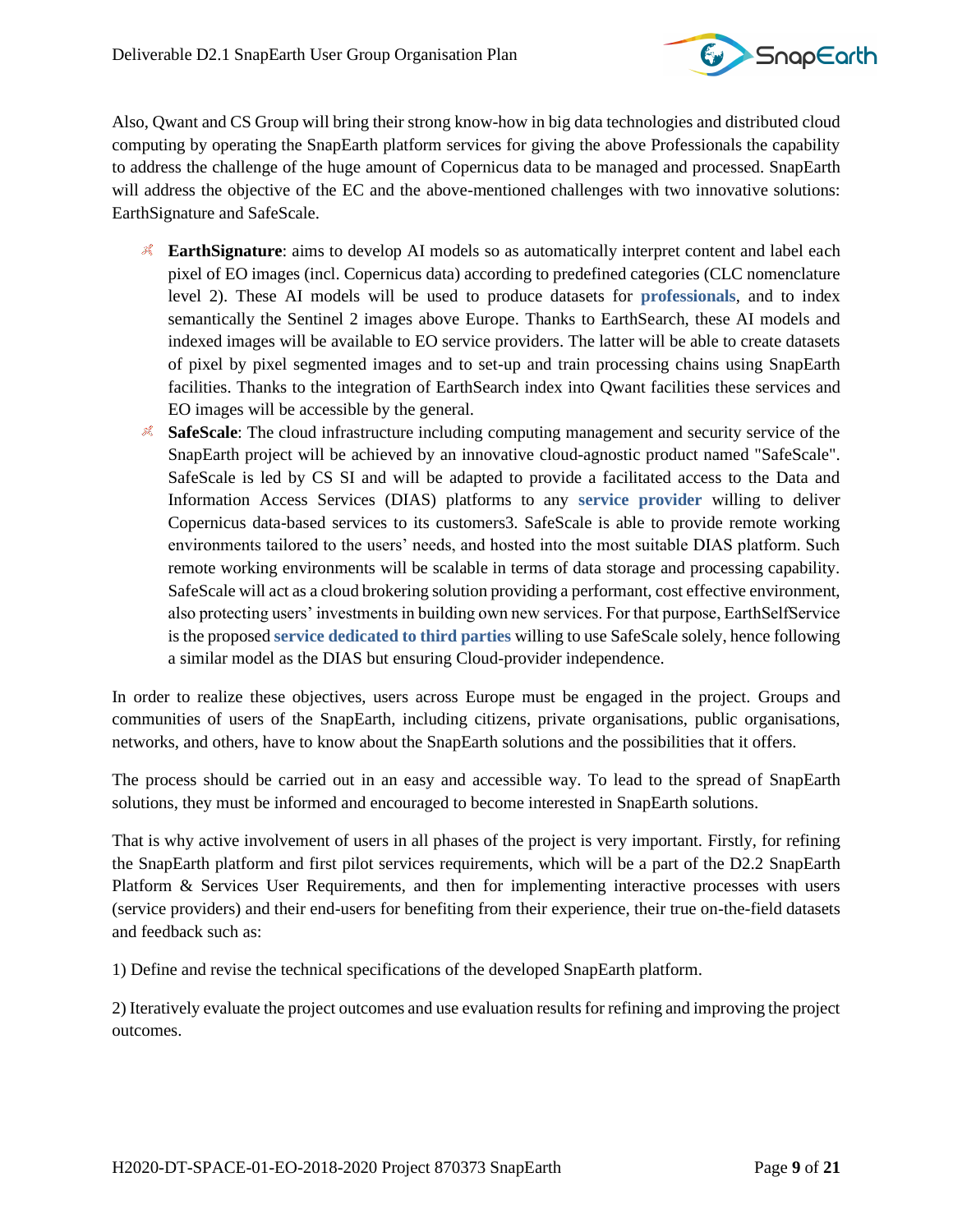

### <span id="page-9-0"></span>**Timeline**

The work and involvement of SnapEarth recipient groups will be implemented throughout the entire duration of the project (30 months).

During this time, workshops with recipient groups will be organized. Each of the SnapEarth service leaders will be in constant contact with users. The SnapEarth website will be constantly updated with new information on project progress. Blog and social media will be additional communication tools between the consortium and the target groups.

Only such a nature of the organization of the work plan will allow to reach the right user groups in a proper way, have a significant impact on the progress of work on the services and will also allow for proper targeting of services to user groups.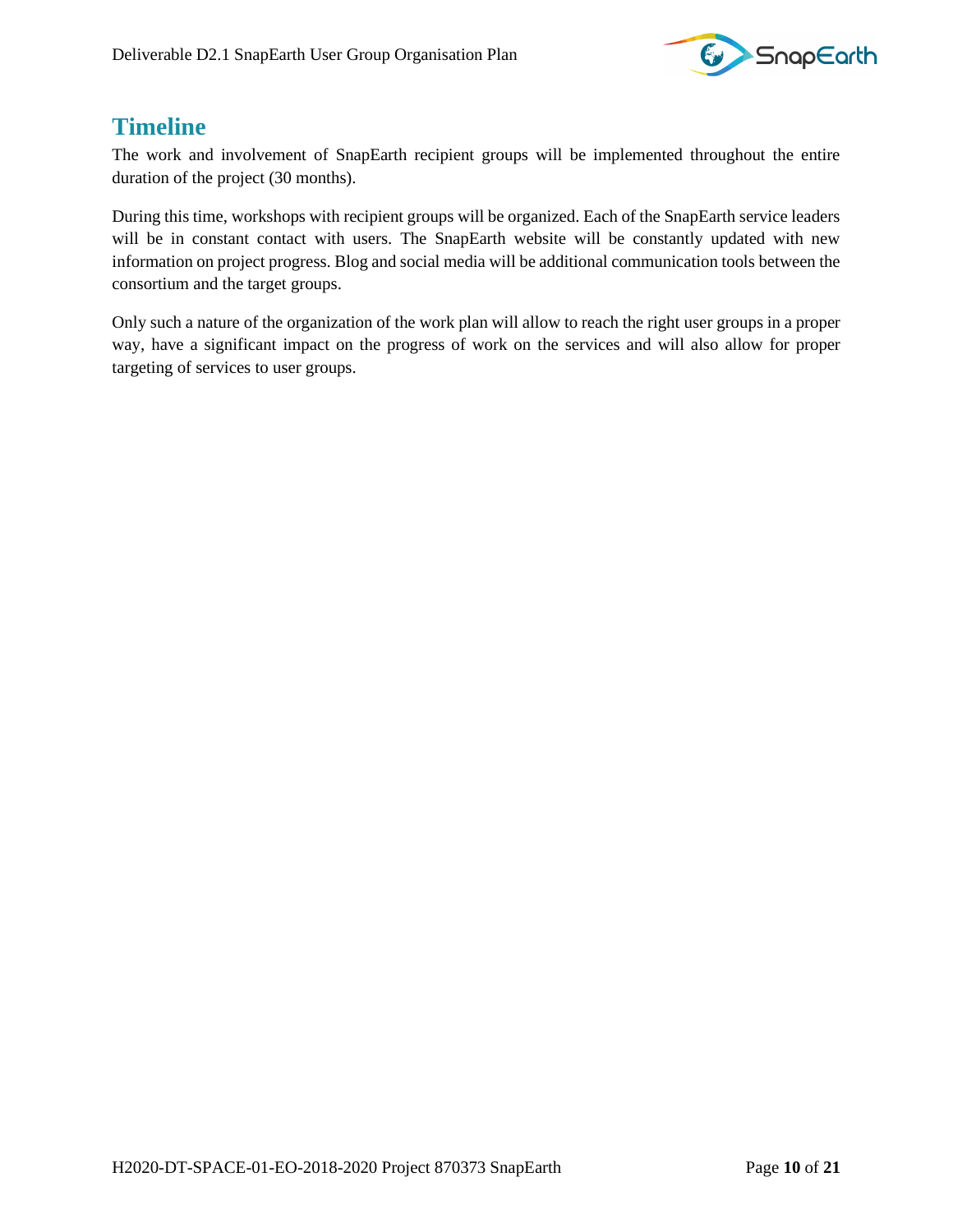

#### <span id="page-10-0"></span>**Objectives of the user groups engagement strategy**

How we define the end user?

*An end user is defined as a person or group in a position to apply the information or tools being produced, evaluated, or transferred through a Science Collaborative project in a way that is of direct consequence to the ecological, social, or economic integrity of a reserve(s) and/or surrounding watershed(s). Examples of end users include, but are not limited to, reserve staff, and public, private or non-governmental decision/policy makers, including landowners, resource managers, land use planners, and educators at all levels.*

*End users should help define the focal issue, clarify the decision-making context, identify key stakeholders, and highlight current information needs.*

At the time being, 40 end-users are interested by the SnapEarth services and 16 of them have signed a letter of interest. They have already confirmed their support of the SnapEarth proposal and their interest in participating in the SUG (SnapEarth User Group).

This group of users will be the first to cooperate with leaders responsible for individual SnapEarth services. They will be active participants in the process of creating user requirements. Services leaders will be responsible for collecting and consolidating users' needs under T2.2.

In the next stage, when the SnapEarth services will be more and more advanced, we will invite more users. The ideal moments for such activation will be workshops, direct meetings, information in the press and on social media channels.

The strategy regarding the involvement of SnapEarth user groups focuses primarily on users and their communities. The solutions to be developed must be feasible and implemented by the consortium.

To be able to effectively engage the community of SnapEarth users, we need to engage specific people who use services on a daily basis that facilitate their work and allow easy and accessible use of data. This method will enable us to effectively acquire potential users of SnapEarth services.

Our goal is to build such a community of engaged users who belong to various types of organizations, institutions and independent recipients, who are located in all 6 countries where the consortium partners are located, as well as to expand throughout the EU.

We can engage SnapEarth users through extensive activities related to dissemination and exploitation activities. An example of such activities is the organization of workshops, where SnapEarth service leaders will involve user groups in various stages of task implementation and will be in close contact with stakeholders. An equally important tool aimed at acquiring new users will be events aimed at disseminating information about SnapEarth services, conferences, events, fairs. Another example is the Blog, where users will be able to comment on current information. They will be in constant contact with consortium partners. Another tool for disseminating information will be newsletter, which will contain the most important information about the project and its progress.

This combination will allow reaching the largest audience possible, increasing awareness of the proposed services as well as stimulating the inflow of new recipients to the SnapEarth space.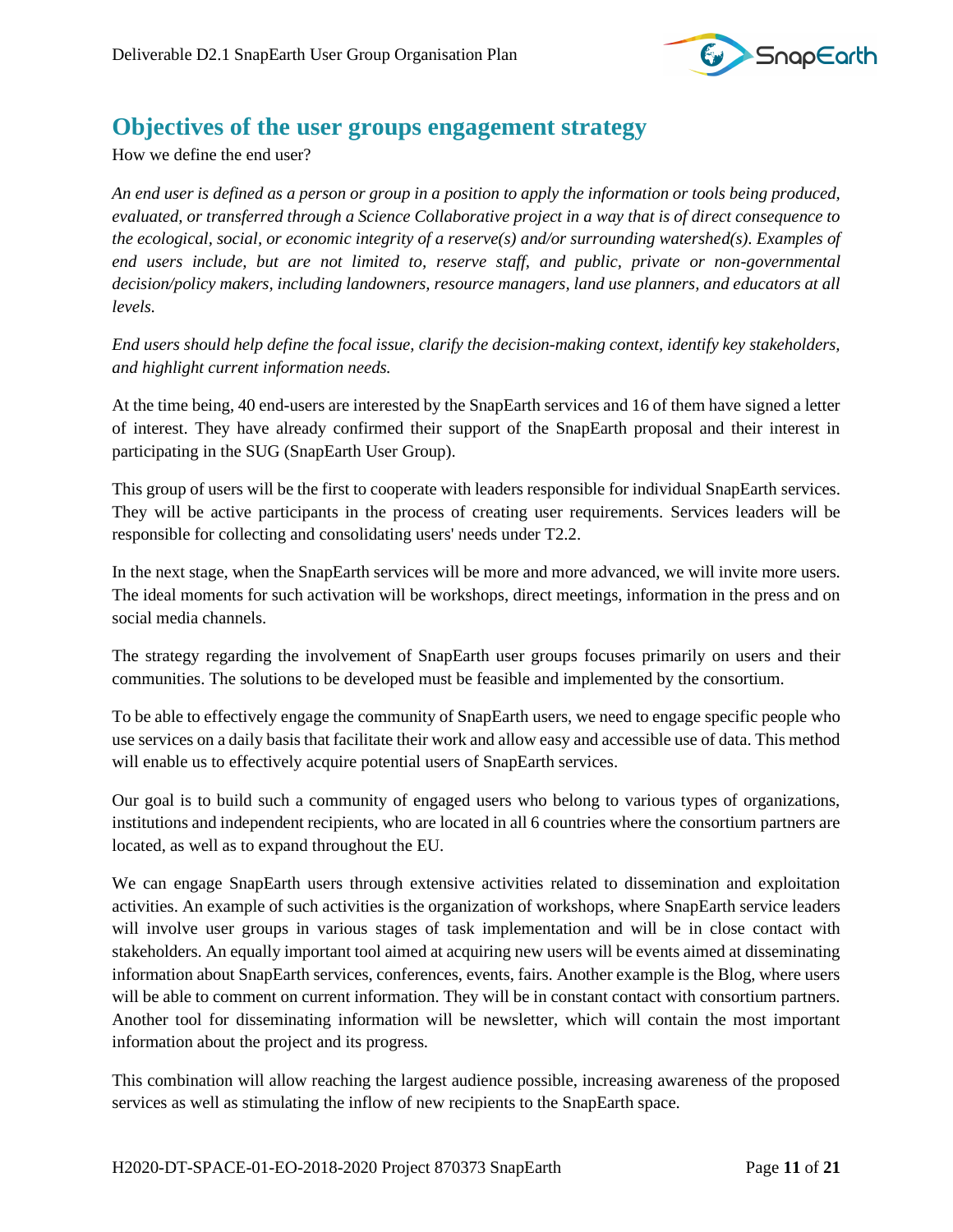

An extremely important aspect is the involvement of each partner in the process of building proper relationships with user groups and animating them the right way. It is very important for the consortium to provide potential groups of users with information related to technical aspects, but also to those that easily and transparently determine the possibilities of services and show the simplest path to obtain the necessary information. It should be borne in mind that the recipients of SnapEarth services will be not only users with extensive technical knowledge, but also users who will use information obtained from services only on the basis of specific guidelines.

It is extremely important to provide the most important information about the proposed solutions in a detailed manner and showing all the necessary possibilities to create use cases for these solutions. Only in this way will we be able to encourage the market to use SnapEarth services, in particular companies that, as part of their activities, would be able to increase production capacity, reduce data acquisition costs and obtain specific information that is their area of interest.

Also, attracting public organizations and institutions such as NGOs, regional authorities, associations, institutions related to the environment, agriculture, government agencies, ministries etc. has a significant impact on the entire project implementation process and subsequent development after completion.

User communities will be a key element of the business model that will be created during the project. It should be borne in mind that services offered by SnapEarth must refer to the right economic situation and be presented in an accessible way.

We will actively cooperate with users, track their experience throughout the duration of the project.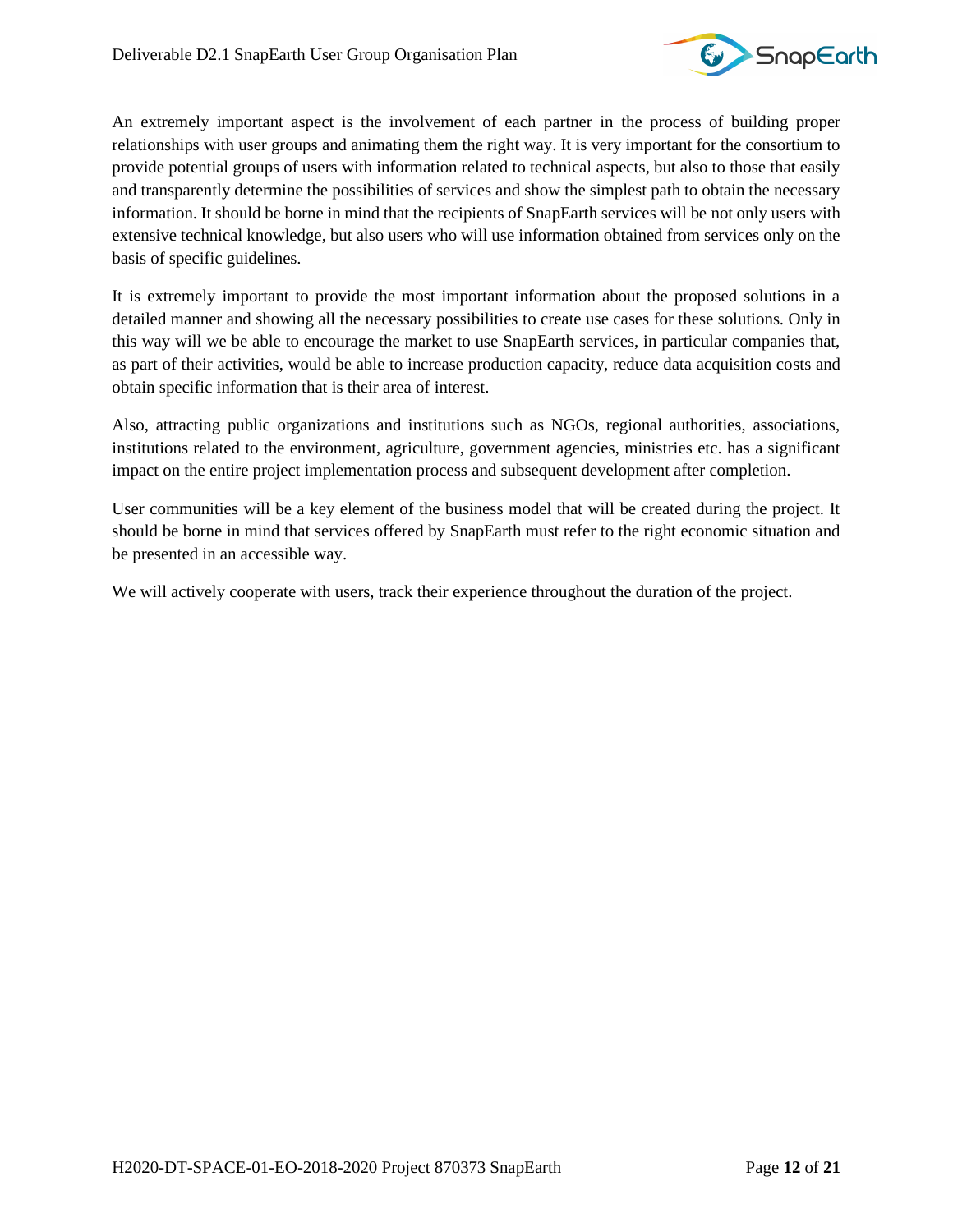

#### <span id="page-12-0"></span>**The exploitation process**

The exploitation process is aimed at ensuring the continued relevance of SnapEarth outputs after the end of the project. The first part of the exploitation process is closely linked to the dissemination activities carried out in WP7.

The SnapEarth exploitation process includes two key parts:

- 1. identification and engagement of user groups, including lead users, and this will be also a part of the WP7 - Dissemination & Exploitation as part of the T7.1 – Dissemination & Communication
- 2. development of the business model for the key types of user organisations and business plans for the Service and Pilots as part of the T7.2 – Business Planning for Services and Pilots and T7.3 – Economic viability of SnapEarth Platform.

As part of engaging new, potential users of SnapEarth services, apart from those who expressed their commitment in the first phase of the project as SUG, we will actively search for new SnapEarth recipients. For this purpose, we envisage additional activities that will allow us to approach the topic as widely as possible.

| Lp.            | <b>Actions</b>                                                                                                                                                                                                                                                                                                                                                                                    | <b>Description</b>                                                                                                                                                                                                                                                                                                                                                                                                                                                                                                                                   |
|----------------|---------------------------------------------------------------------------------------------------------------------------------------------------------------------------------------------------------------------------------------------------------------------------------------------------------------------------------------------------------------------------------------------------|------------------------------------------------------------------------------------------------------------------------------------------------------------------------------------------------------------------------------------------------------------------------------------------------------------------------------------------------------------------------------------------------------------------------------------------------------------------------------------------------------------------------------------------------------|
| $\mathbf{1}$   | Identify major business players.<br>Identify relevant user groups on Internet.<br>Identify<br>various<br>professional<br>semi-<br><sub>or</sub><br>professional entities.<br>Task mainly done on the national level by<br>partners. However, as far as possible, searches<br>can be carried out in other EU countries to<br>increase the reach of potential recipients of<br>SnapEarth solutions. | An extremely important aspect is to involve<br>the widest possible group of users of<br>SnapEarth solutions. These are primarily<br>groups located in the EU. However, it is also<br>possible to extend groups to other regions,<br>such as Africa, where services such as those<br>proposed by SnapEarth can become a very<br>interesting tool for everyday work.<br>You should search for all possible groups<br>interested in solutions. Groups that work with<br>data on a daily basis that need information<br>presented on SnapEarth services. |
| $\overline{2}$ | business<br>various<br>for<br>model<br>Develop<br>organisations and SnapEarth Pilot and Services.                                                                                                                                                                                                                                                                                                 | The business model will be based on the<br>necessary market analysis and discussions<br>with potential user groups. Only in this way<br>can we prepare the right business approach<br>and provide the right revenue models for<br>individual SnapEarth services. Business<br>models will be prepared for a period of 5 years<br>after the end of the project, which will allow<br>for a broad business perspective.                                                                                                                                  |

Table below outlines the main actions corresponding to the exploitation strategy.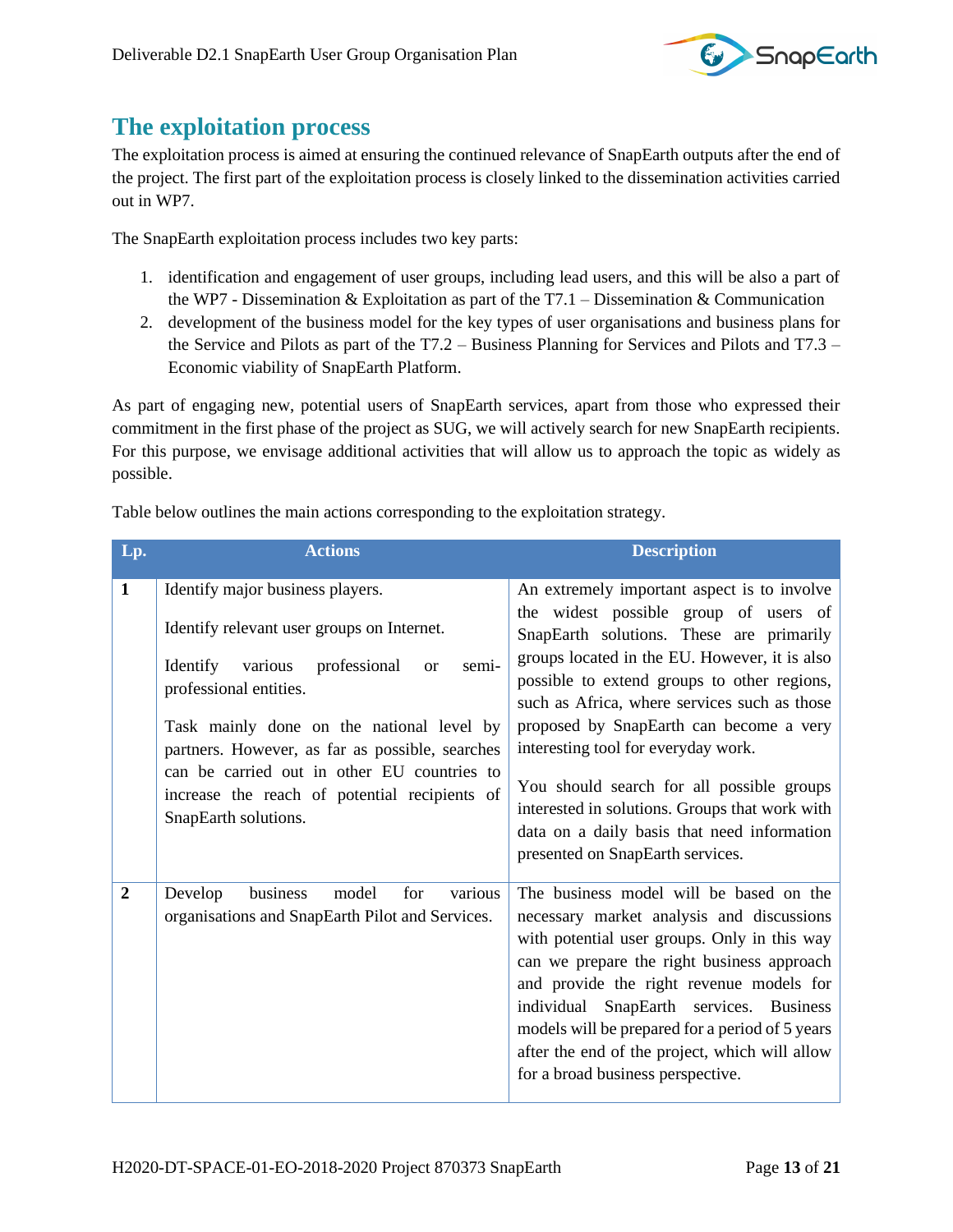

| 3                       | Active participation of user groups, motivation<br>conditions<br>creating<br>good<br>for<br>their<br>and<br>participation. | An example of such activities may SUG<br>meetings, where each user will be able to<br>present their experiences, insights, and lively<br>discussion will be held about the requirements<br>for individual services and their functionality.<br>If possible, user participation in conferences,<br>significant publications, publications in posts,<br>etc.                                                                                                                                                                                                                                                          |
|-------------------------|----------------------------------------------------------------------------------------------------------------------------|---------------------------------------------------------------------------------------------------------------------------------------------------------------------------------------------------------------------------------------------------------------------------------------------------------------------------------------------------------------------------------------------------------------------------------------------------------------------------------------------------------------------------------------------------------------------------------------------------------------------|
| $\overline{\mathbf{4}}$ | Conduct workshops for the SUG and new users.                                                                               | Participation in such workshops is significant<br>for the project. Thanks to these meetings, we<br>will be able to learn about users' requirements,<br>discuss necessary functional issues, learn<br>more about their opinions. They will be able<br>to present their approach, tell about their work<br>and how they use data on a daily basis and for<br>what applications. Thanks to this, we will be<br>able to test our services even more, as well as<br>directly improve them. Such workshops will<br>also allow us to further achieve the required<br>goal regarding the approach to the business<br>model. |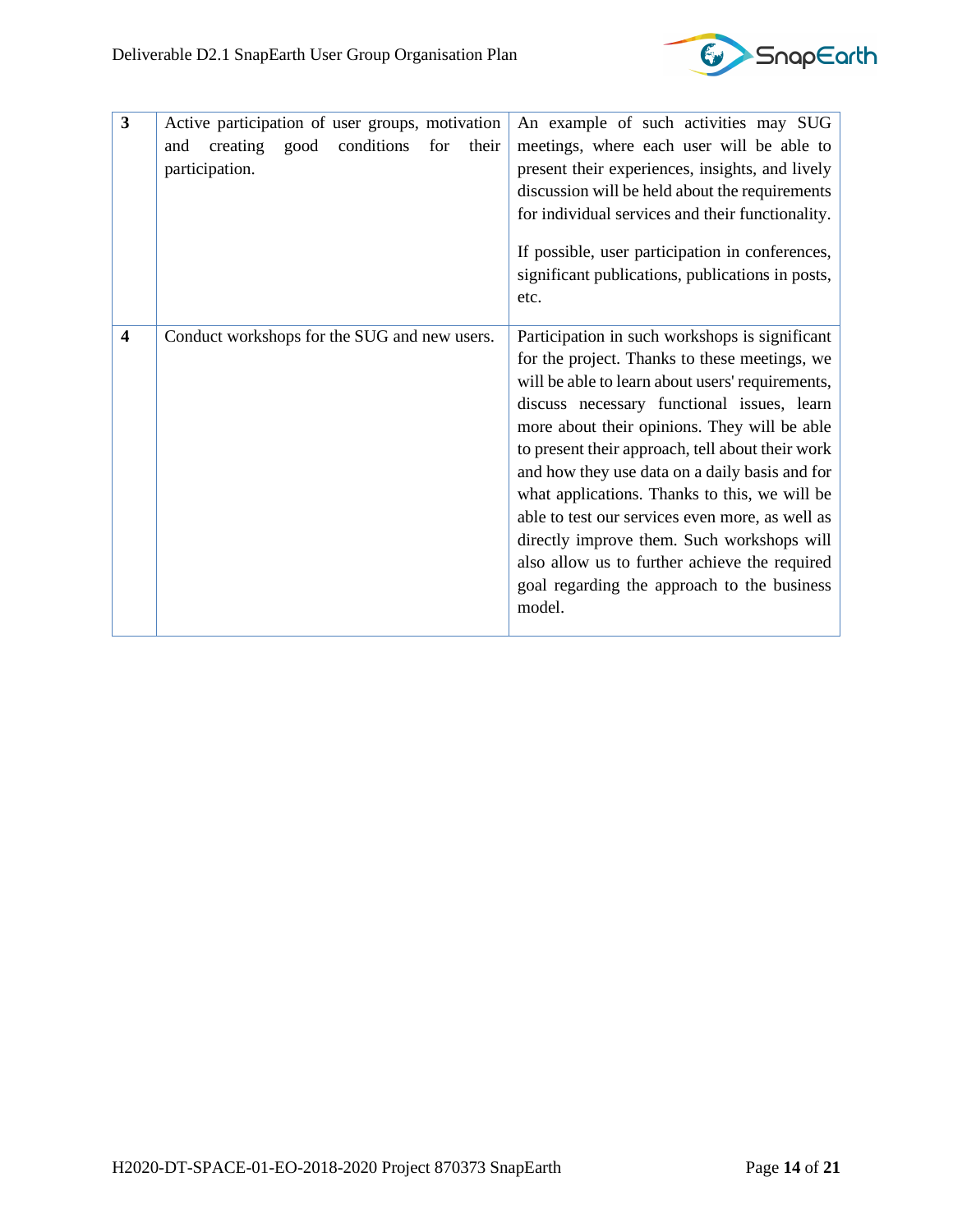

### <span id="page-14-0"></span>**Identification and Engaging of the User Groups**

The involvement of SnapEarth User Groups in the process of creating requirements for the proposed SnapEarth services is a key element of the exploitation strategy. Thanks to the commitment of users, we can develop appropriate standards and adapt products to their requirements. The technical and substantial knowledge of users will allow us to create the right requirements for the SnapEarth services that will be tested by them at a later stage of work.

At the very beginning of creating the project outline, the consortium prepared the first list of user groups relevant to specific SnapEarth services. Some of these users also expressed their interest through letters of support.

The SnapEarth project will constantly evolve, which is why acquiring new service recipients during the project is a very important aspect. They will be the next potential recipients/ customers of the services. Cooperation at the next stages of the project with both first and new user groups will require the appropriate involvement of each partner and leader responsible for individual SnapEarth services.

Below is a list of SUG that have been identified for each SnapEarth service:

**EarthSearch Portal** service targeted to **General Public**

**EarthPress service**: Information packages will be delivered to **Press professionals**

**EarthClimate** service will be delivered to recipient groups related to: **decision-makers** (like cities, regional, national administration, road administration), **health organisation, climate organisations, climate research institutions, citizens**.

**EarthFoodSecurity** service will be delivered to targeted customers such as: **food security organisations, international development consultancies, water resources associations, NGOs, multilateral agencies, regional or national administrations, agropastoral associations, research institution**s.

**EarthAgriculture** service will be delivered to groups related to: **regional or national Administrations, agricultural policy decision makers, medium and large-scale farmers, agriculture organisations, agricultural research institutions** (such as universities)

**EarthSignature**: the AI models will be used to produce datasets for **professionals**

**SafeScale**: will be adapted to provide a facilitated access to the Data and Information Access Services (DIAS) platforms to any **service provider** willing to deliver Copernicus data-based services to its customers.

An extremely important aspect is the involvement of each partner in the country of consortium's partners. This is important because communication in a given country will always be facilitated by direct local contact. Language restrictions can always affect the possibility of acquiring new users, which is why it is so important for representatives in a given country to get involved in activities that promote, disseminate and bring together user communities.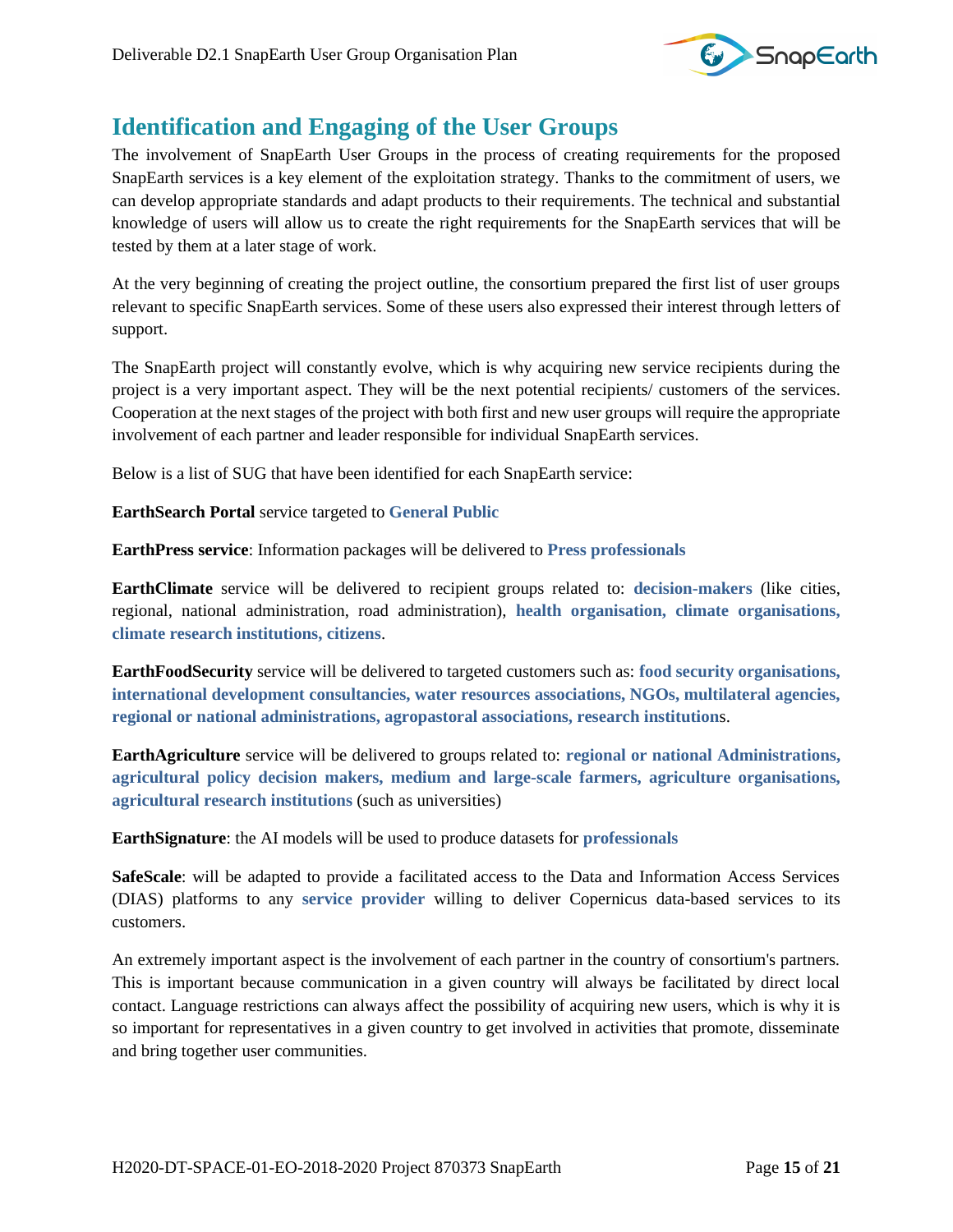

In order to engage new users, consortium members will use their own networks, at both national, regional and local levels. They will be responsible for proper communication with key people in individual organizations, institutions. They will build new user communities to provide information on the presented services to the widest possible group of users. And this will be one of the most important stages of the SnapEarth exploitation plan.

Partners will also build the SnapEarth community among partner organizations, during events, through a website on which the blog will operate and all other possible communication tools.

We propose four main actions that should be taken to involve the user community in the SnapEarth project:

**Building the brand of the project, its capabilities, visibility** - every information about the project, every new success, every event related to the implementation of work in the project should be communicated to groups of recipients through available communication sources. Such information will provide the necessary details, allow users to be involved in each stage of the project and become familiar with the progress of tasks. Visit conferences, major trade fairs where you can build brand awareness and disseminate information. Provide information about the project during business meetings, internal communications, contact potentially interested entities. Ask users what technical problems they collide about, what topics they are interested in, try to give examples of solutions and try to explain the possibilities of solving the problem.

**Don't make promises you can't keep** - an extremely important aspect is to try to meet the requirements that users set for us. However, these goals can only be achieved if we can meet them. You must determine if the user requirements are met by the consortium. If you do not have the right answer, then you must discuss the query with the SnapEarth consortium. It is also important from the point of view of building responsibility, and that users who support us in improving the given solution must be treated at a high level.

**Allow you to maintain the right direction of discussion on blogs, in social media** - it is very important that each user can speak freely and be able to ask questions for which he is looking for answers. Only in this way can the user get the answer to the sought solutions, and at the same time will allow to attract more advanced users to the discussion.

**Motivate the user community** - among the users there may be potential future business partners, potential collaborators. Remember that the project will also allow us to increase the number of employees in the future, and contacts with potential groups of users become a great example where we can both establish contact and motivate a potential candidate for an employee. Organize meetings with users. Each visible element of activity will mobilize potential users and increase their number.

Inform current and potential users about the benefits of participation in the project, about the planned stakeholders' activities during the project lifetime, and other added values which will encourage users to work with SnapEarth partners.

**Data protection** – please inform users about the rights we apply. If you contact a user, ask him if he would like their contact information to be included in our database of potential users. The collected data will be used only to contact the user. We do not use data other than the project purpose.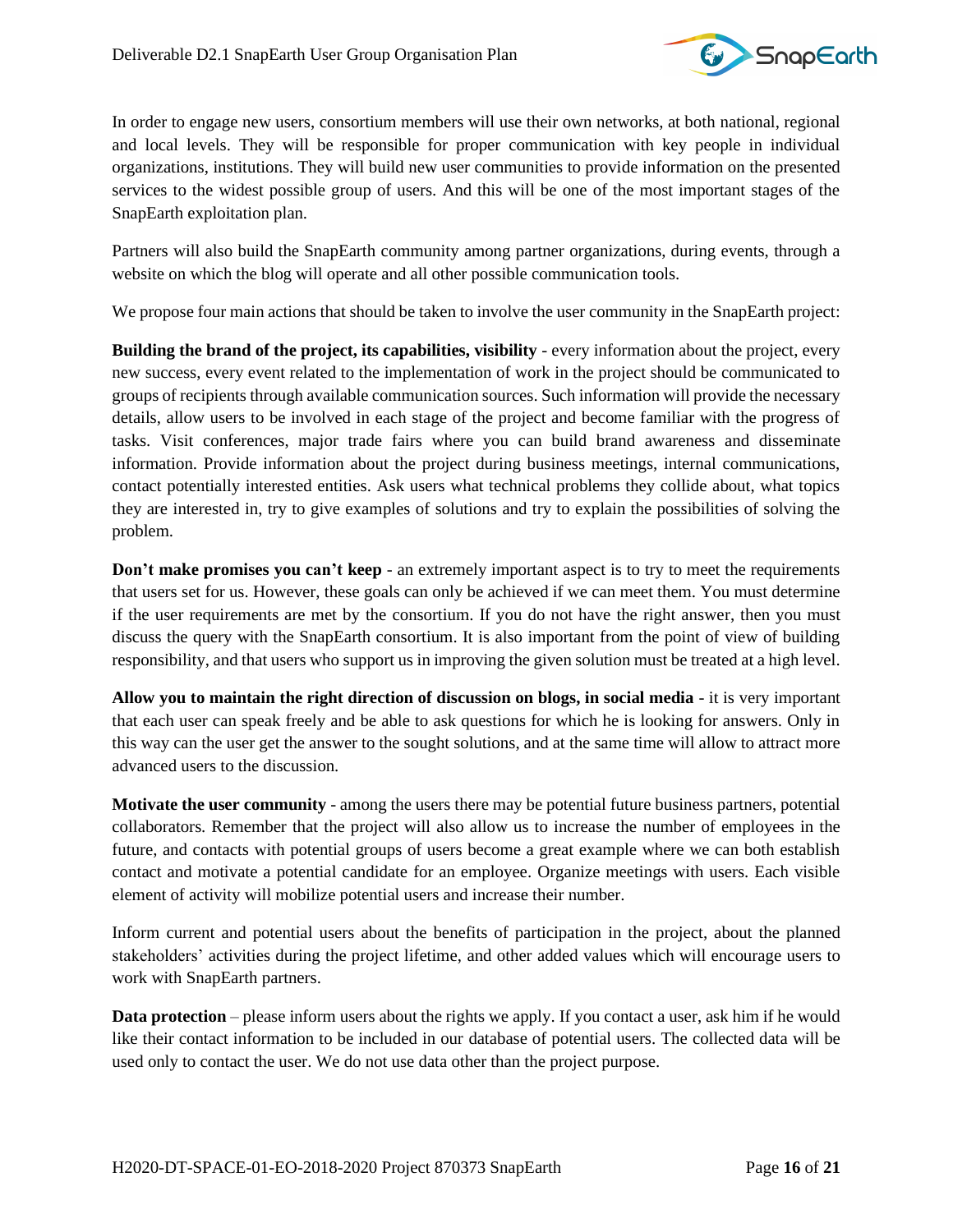

### <span id="page-16-0"></span>**Key performance indicators**

As part of the implementation of tasks in the SnapEarth project, we proposed achieving a set of necessary performance indicators in order to properly implement the tasks and direct the progress of work in the right direction. The table below presents the proposed KPIs, which were included in the Dow.

| <b>Actions</b>                            | Key performance indicators description                                                                                                                                                   | <b>Planned value</b>                                                                                                                                                   |
|-------------------------------------------|------------------------------------------------------------------------------------------------------------------------------------------------------------------------------------------|------------------------------------------------------------------------------------------------------------------------------------------------------------------------|
| Workshops,<br>hackathons, events          | Number of service providers reached through<br>the hackathons and application camps                                                                                                      | min 50                                                                                                                                                                 |
|                                           | Each of the business pilots have organized<br>workshops with at least n-key customers.                                                                                                   | At least 15                                                                                                                                                            |
|                                           | Workshops organised by the project to collect<br>requirements,<br>discuss<br><b>SnapEarth</b><br>user<br>specifications and present the project results                                  | At least $6(2$ workshops to<br>capture initial need and<br>collect feedback after first<br>use of SnapEarth and 4<br>workshops in relation with<br>each of the Pilot). |
|                                           | Organise n-iterations of demonstration, and<br>pilot evaluation of SnapEarth outcomes<br>enabling revision and refinement of the project<br>activities and results.                      | At least 2                                                                                                                                                             |
| <b>Communication</b> and<br>dissemination | Number of end-users reached and contacted<br>through the dissemination and communication                                                                                                 | <b>Min 250</b>                                                                                                                                                         |
| <b>Business model</b>                     | Different use cases when designing<br>and<br>developing the <b>SnapEarth</b> system for ensuring<br>that end-users are provided with an efficient<br>system for their operational needs. | at least $4$ (the 4 pilots)                                                                                                                                            |
|                                           | Number of users of SnapEarth services                                                                                                                                                    | Min 100 at the end of the<br>project, and 500 3 years<br>after                                                                                                         |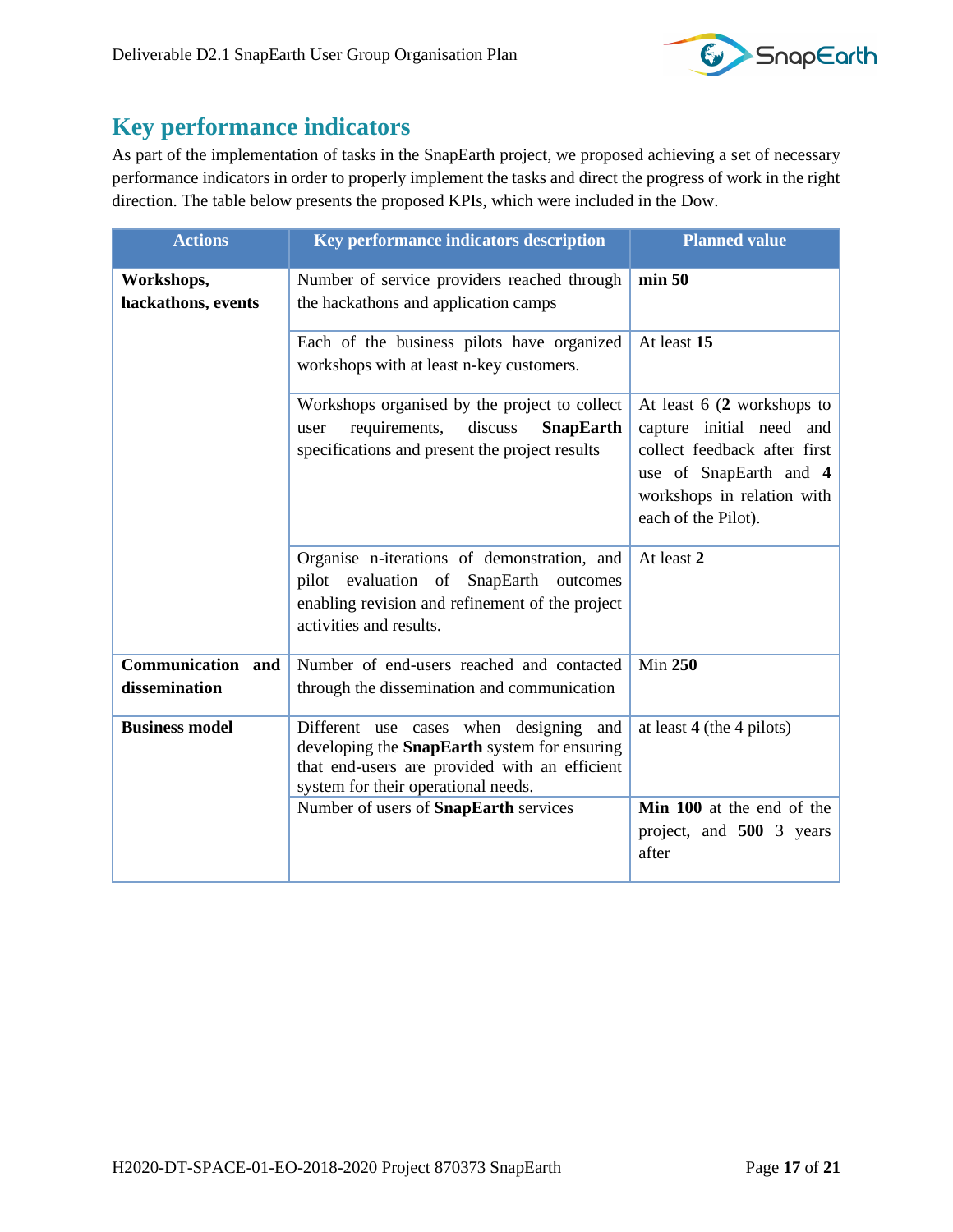

### <span id="page-17-0"></span>**Animation of the SnapEarth User Group**

The animation of the SUG will be carried out though dedicated workshops, meetings, online surveys, social media and/or user forum or blog to capture ideas, needs, constraints and feedbacks.

This is an extremely important aspect of the organization's plan in the project. Thanks to such activities the SnapEarth consortium is able to develop the most optimal functional and business models for individual services and pilots.

#### **WORKSHOPS**

As part of the animation activities, we plan to organize **two workshops with user groups**. The first workshop will take place during the sixth month of the project. It will be the optimal time when the first comments, information, requirements will be already analysed by our partners. Until then, we will be in constant contact with the SUG to verify the necessary requirements.

During this first workshop the necessary information will be presented, which will be developed in cooperation with SUG, and the results of the SnapEarth project will be discussed. Both partners, SUG and new recipients will be able to participate. This workshop will allow us to evaluate all the comments and requirements applied. They will also allow groups of users to present themselves to be able to learn more about them and verify their requirements.

We would like users to become part of our community, and with their knowledge, experience and specific needs will be able to indicate the right directions for the development of services and platforms. We want to actively support our users, promote them internationally, and activate them together.

The second workshop will take place during the 14th month of the project. This will be the next stage of verification of the work carried out under the project and presenting the progress in creating SnapEarth services.

The first workshop is foreseen in France, it will include online presence. The location for the second workshop will be taken during the first workshop.

In addition to the above two workshops, additional **4 workshops** will be organized (in Romania, Greece, Spain and Poland), during which the platform's capabilities will be promoted as well as the individual 4 pilot services will be presented separately. During these workshops you will be able to obtain the necessary information about specific service, as well as be able to join the process of creating a website and collecting requirements. Workshops will be organized by individual leaders of given Pilots. These workshops will also be a good time to conduct analysis with experts.

Dates and locations for the above 4 workshops will be determined in due time and announced through all information channels.

If additional workshops are needed, the consortium will decide how they can be carried out properly and what form should be appropriate. It is possible for the workshops to be prepared in the form of online meetings.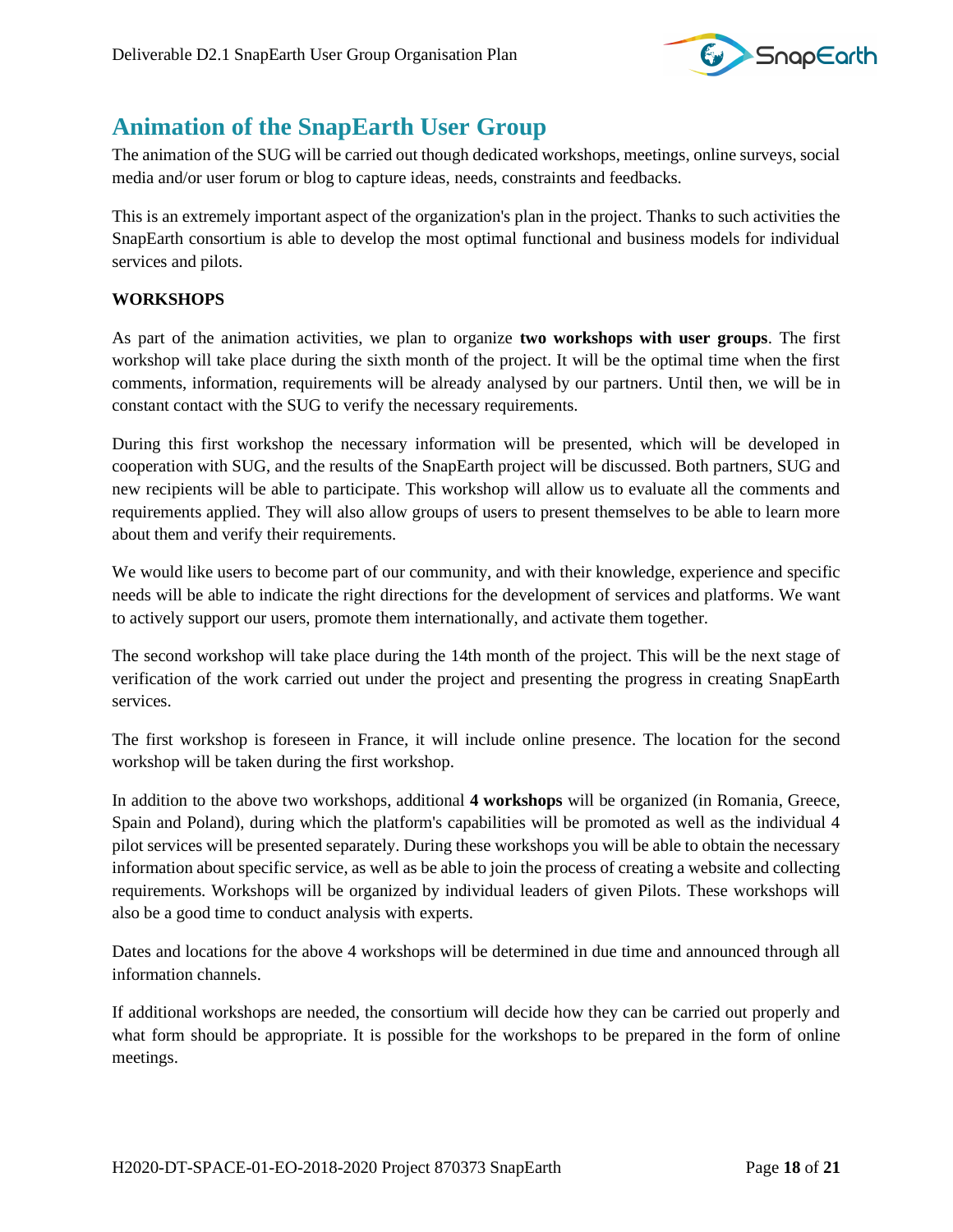

A **global workshop set up in Brussels** at the end of the project, where all users involved in the pilot tests will be proposed to participate, and with other service providers representatives will be invited to attend. In this final conference, the main project findings and the roadmap of the future exploitation prospects will be disclosed. A global workshop will be held in April or May 2022.



A pre-workshop survey will be carried out prior to each workshop using the adequate survey tool so as to understand the information/knowledge level of the participants, allowing for appropriate preparation and a clear focus for each workshop.

A concise preparatory package of materials will be prepared for each workshop including relevant input from each SnapEarth service leader for which feedback is needed in a user-friendly form that's conducive for gaining input.

Key points from the workshops will be registered by the persons designated in the project.

#### **EMAILING**

Direct contacts in the form of **emails** will also be a very important aspect of user group animation. Partners will work very closely with users to ensure the highest level of collaboration.

#### **ONLINE SURVEYS**

An additional aspect that will ensure the right path of cooperation and exchange of insights and will allow for a proper collection of requirements from users will be **online surveys**. This will ensure proper verification of the necessary requirements provided by users. Questionnaires will be sent no more than once a month. In special cases, leaders will contact their users to clarify information. Results would be evaluated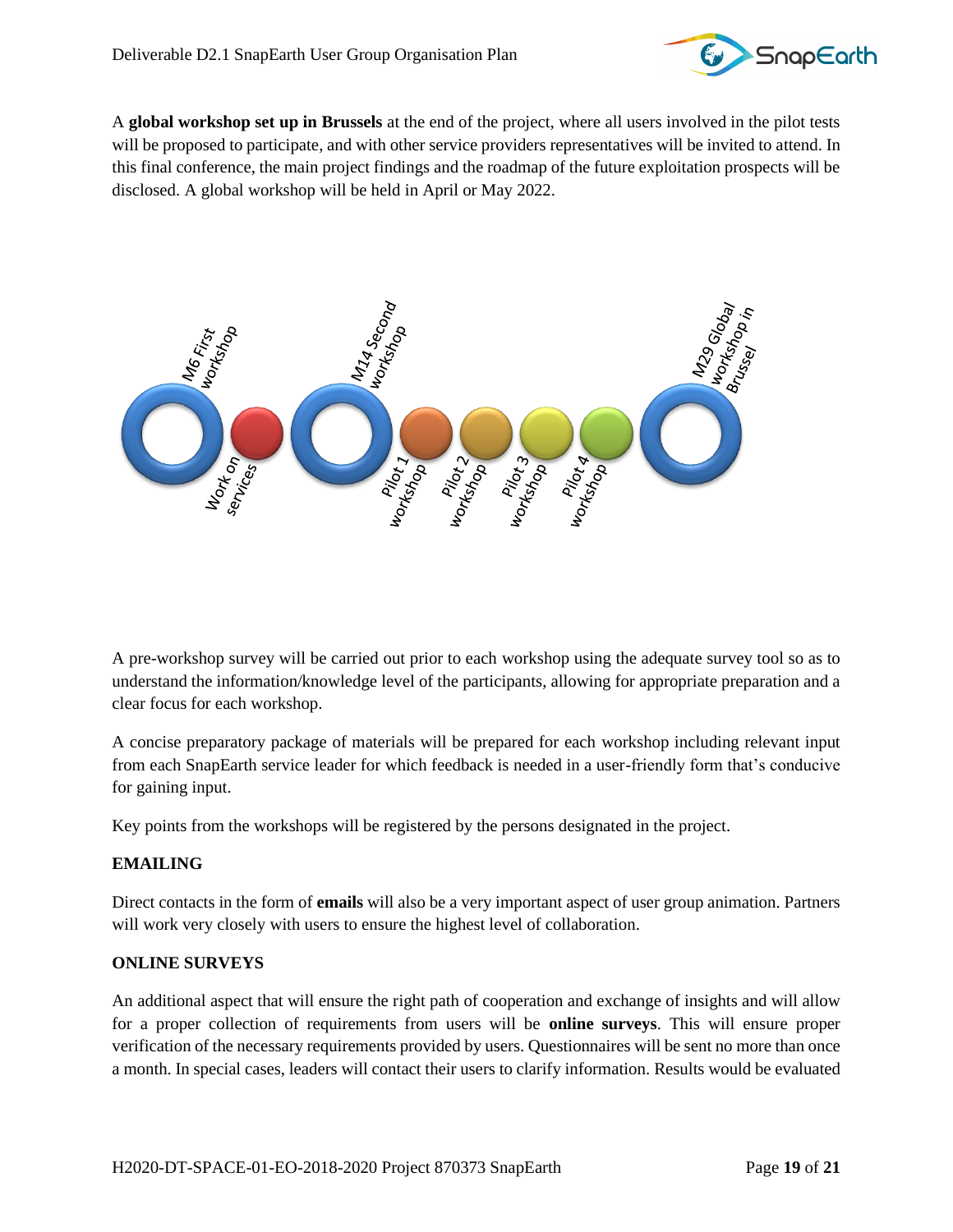

by the Communication leader. Any use made of survey results will be presented in aggregated form. No identifiable personal information will be shared publicly unless explicit written consent is received.

#### **ONLINE DISCUSSION AND EXCHANGE FORUM**

The **project's website, blog** and **social media profiles** will also be an additional element engaging user groups to activate and inform about the progress of work. It will be an open source for constant contact with project partners as well as for active commenting on information that will appear on relevant portals. These services will be updated on a regular basis.